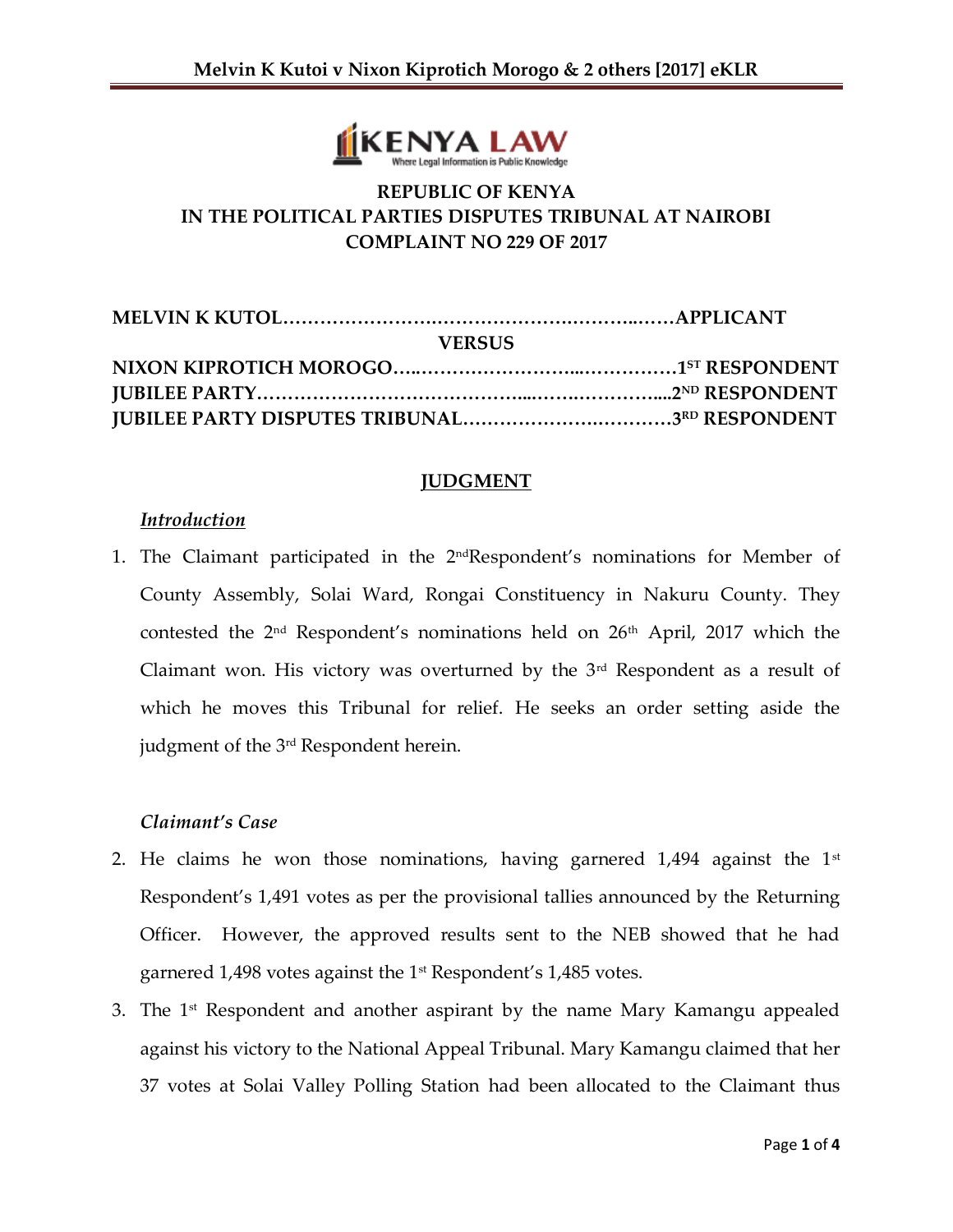pushing him to victory. The tribunal nullified the results from Solai Valley polling station and declared the  $1<sup>st</sup>$  Respondent winner based on the remaining results.

4. He contends that Mary Kamangu's appeal was dismissed while a similar appeal filed by the 1<sup>st</sup> Respondent was heard ex parte on  $29<sup>th</sup>$  April, 2017. The complainant protested and his defence was heard again in the absence of the 1<sup>st</sup> Respondent.

# *1 st Respondent's Case*

5. The  $1<sup>st</sup>$  Respondent did not file any documents in this appeal.

## *2 nd and 3rd Respondent*

6. Mary Karen Kigen-Sorobit, the 2nd Respondent's Deputy Executive Director and Director Legal and Compliance swore an affidavit dated 13<sup>th</sup> May, 2017 in opposition to the appeal. She averred that in the course of the earlier appeals within the party, the tallying sheets had been recalled and retallied. What emerged was that the  $1<sup>st</sup>$  Respondent had gained 1,479 votes as opposed to the complainant's 1,414 votes.

#### **Analysis**

7. The  $2<sup>nd</sup>$  Respondent had an obligation to ensure that the voting system employed for the Solai Ward primaries was simple, accurate,verifiable, secure, accountable and transparent. What emerges in this appeal is that the 2nd Respondent, being unable to verify the results from Solai Polling Station, opted to cancel all the results from that polling station. Such a cancellation was a drastic and unnessary measure that was not proportional or reasonable in the circumstances considering the tight margins between the aspirants.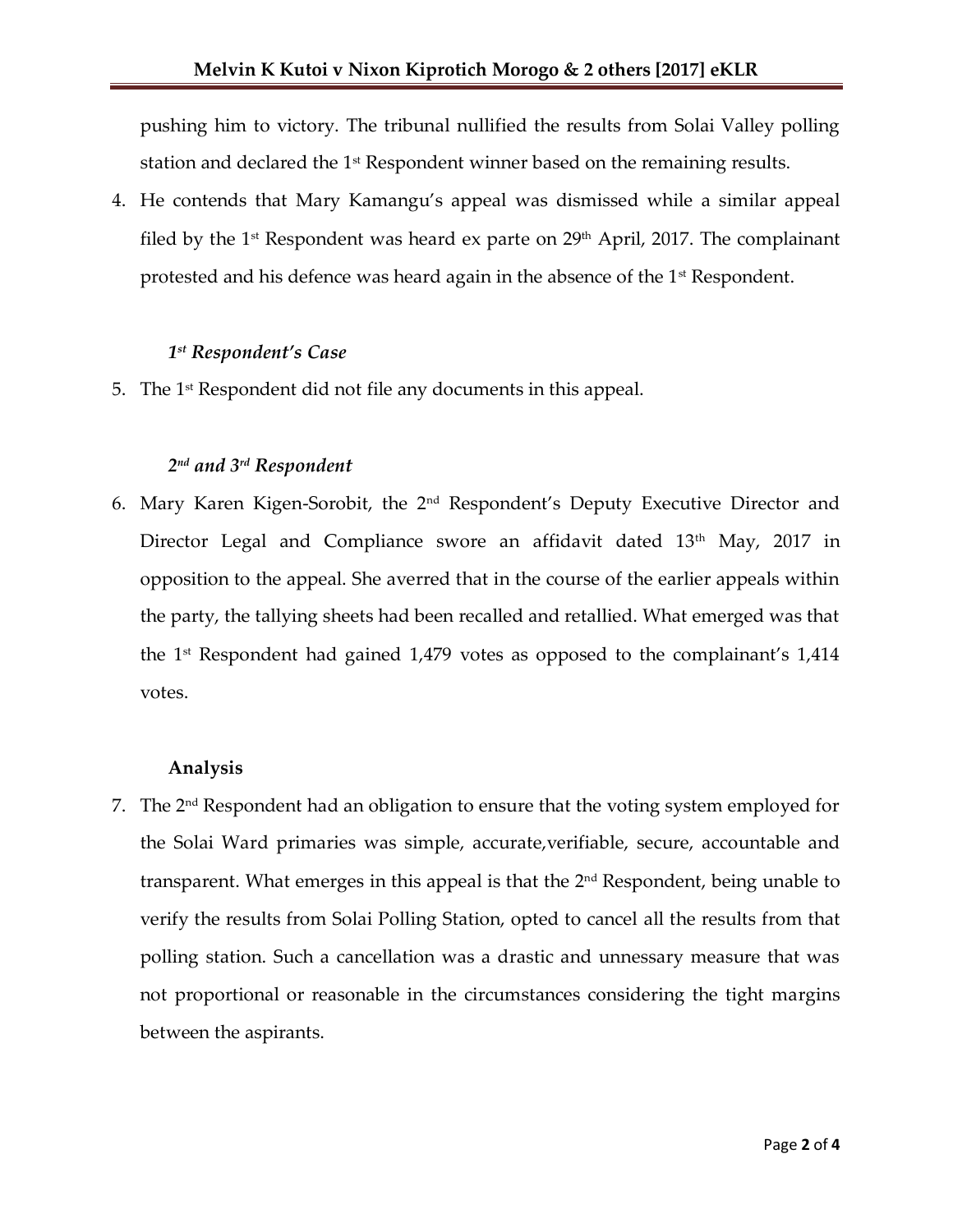8. The appropriate order would have been one for scrutiny and recount of all the votes cast in favour of every candidate at Solai Valley Polling Station. In *William Maina Kamanda v Margaret WanjiruKariuki [2008] eKLR*it was held that:

> **It is now well established that an order of scrutiny can be made at any stage of the hearing before final judgment whether on the court'sown motion or if a basis laid requires so. It can be made… there is ground for believing that there were irregularities in the election process or if there was a mistake or mistakes on the part of the Returning Officer or other election officials**

- 9. It is the duty of this Tribunal to give effect to will of party members as expressed in party primaries.
- 10. We hold that the proper thing to do would have been to carry out a scrutiny and recount of theballots from the contested polling stations. Cancelling the votes in totality because of the incompetence of the 2nd Respondent's presiding officer was unreasonable and unjustifiable in the circumstances of this case. In a tightly contested party primary, cancellation of results from a disputed polling station can give one aspirant undue advantage over the others.
- 11. The decision of the Jubilee Appeals Tribunal cancelling the results from Solai Valley polling station is hereby nullified.

#### **Reliefs**

12. In *Complaint No 40 John Mruttu v Thomas Ludindi Mwadeghu & 2 others* we held thatin every matter over which we have jurisdiction, this Tribunal can grant any order that is just and equitable in accordance with section 11(1) of the Fair Administrative Action Act, 2015. The proper discharge of this Tribunal's mandate